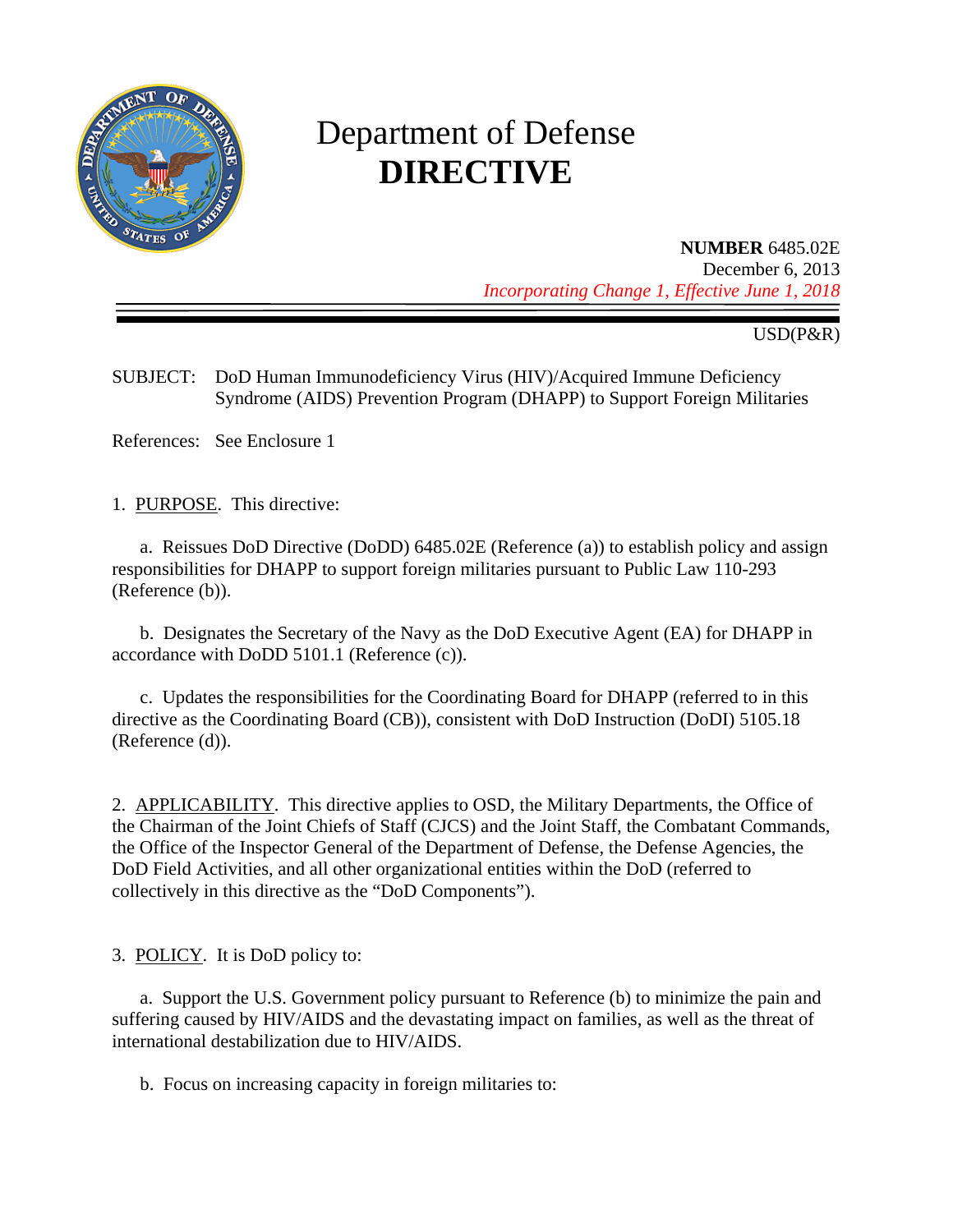(1) Design, establish, implement, monitor, and assess management effectiveness, and the costs, outcomes, and impacts of HIV/AIDS prevention and work place safety programs.

 (2) Provide training, prevention education, military personnel testing, laboratory buildings, disease tracking.

(3) Establish and equip HIV testing centers.

 c. Provide funding for development of programs and interventions to protect foreign nation armed forces from HIV/AIDS.

d. Not use DHAPP funds to purchase medications, including antiretroviral drugs, for the treatment of HIV infected individuals in foreign militaries.

4. RESPONSIBILITIES. See Enclosure 2.

5. RELEASABILITY. **Unlimited**. This directive is approved for public release and is available on the Internet from the DoD Issuances Website at http://www.dtic.mil/whs/directives. *Cleared for public release. This directive is available on the Directives Division Website at [http://www.esd.whs.mil/DD/.](http://www.esd.whs.mil/DD/)*

6. EFFECTIVE DATE. This directive: *is effective December 6, 2013.*

a. Is effective December 6, 2013.

 b. Must be reissued, cancelled, or certified current within 5 years of its publication to be considered current in accordance with DoDI 5025.01 (Reference (e)).

c. Will expire effective December 6, 2023 and be removed from the DoD Issuances Website if it hasn't been reissued or cancelled in accordance with Reference (e).

Ashton B. Carter Deputy Secretary of Defense

Enclosures

- 1. References
- 2. Responsibilities
- 3. Structure of the CB

**Glossary**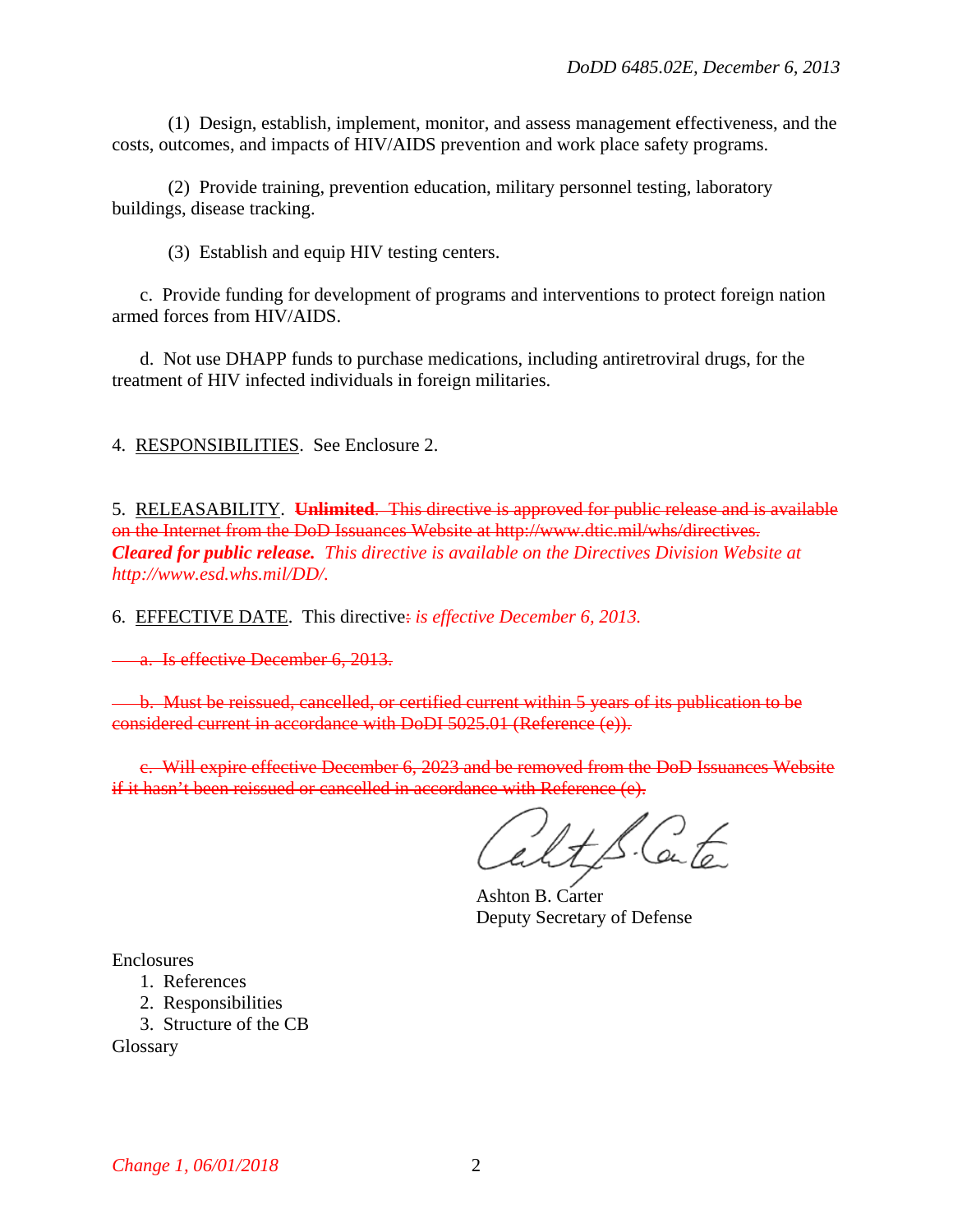### ENCLOSURE 1

#### REFERENCES

- (a) DoD Directive 6485.02E, "Human Immunodeficiency Virus (HIV)/Acquired Immune Deficiency Syndrome (AIDS) Prevention: Support to Foreign Militaries," November 7, 2006 (hereby cancelled)
- (b) Public Law 110-293, "Tom Lantos and Henry J. Hyde United States Global Leadership Against HIV/AIDS, Tuberculosis, and Malaria Reauthorization Act of 2008," July 30, 2008
- (c) DoD Directive 5101.1, "DoD Executive Agent," September 3, 2002, as amended
- (d) DoD Instruction 5105.18, "DoD Intergovernmental and Intragovernmental Committee Management Program," July 10, 2009, as amended
- (e) DoD Instruction 5025.01, "DoD Directives Program," September 26, 2012, as amended
- (f*e*) DoD Directive 5105.65, "Defense Security Cooperation Agency (DSCA)," October 26, 2012
- (g) Defense Security Cooperation Agency Manual 5105.38-M, "Security Assistance Management Manual," April 30, 2012, as amended
- *(f) DoD Manual 8910.01, "DoD Information Collections Manual," June30, 2014, as amended*
- (h*g*) Joint Publication 5-0, "Joint Operation Planning," August 11, 2011 *June 16, 2017*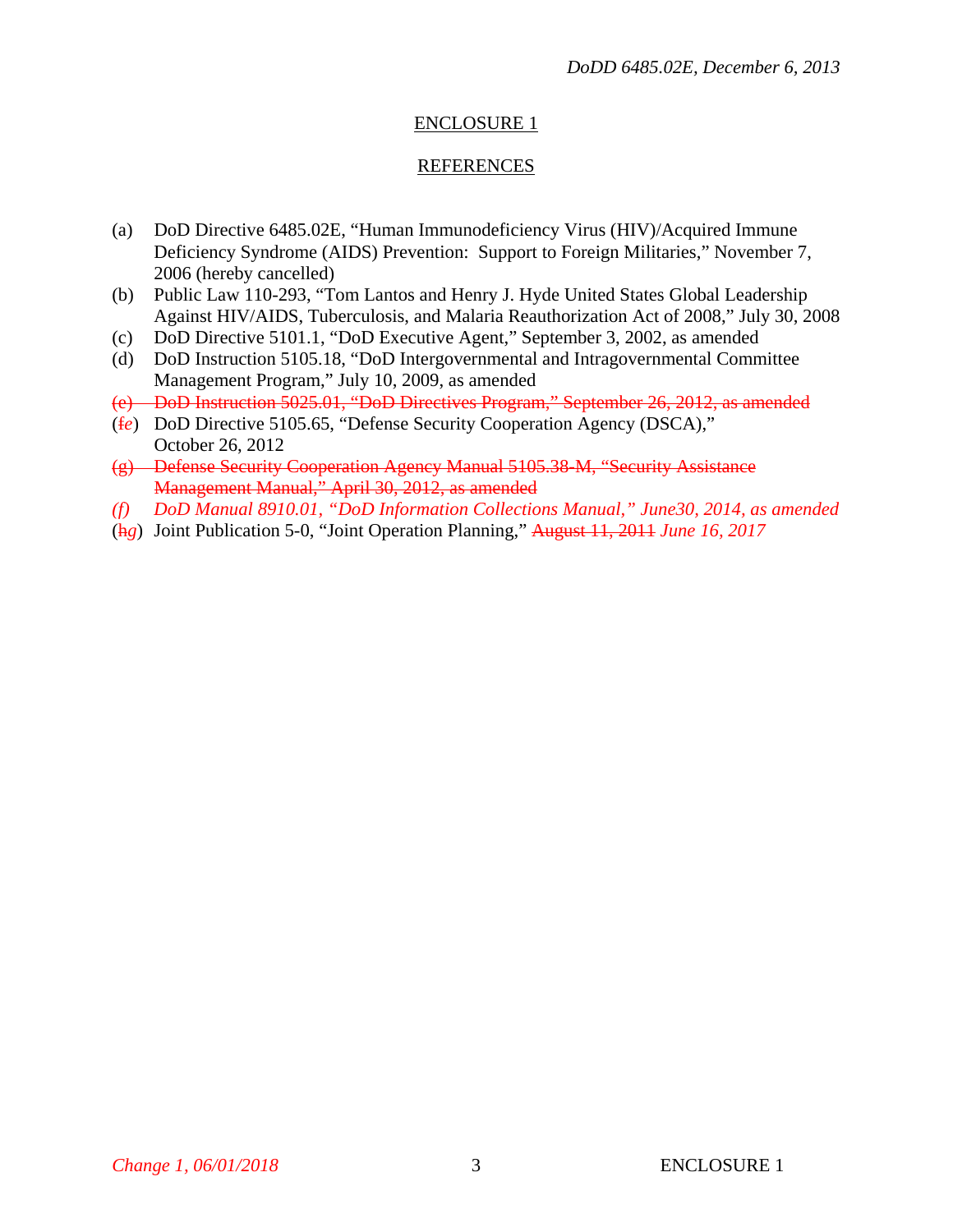#### ENCLOSURE 2

#### RESPONSIBILITIES

### 1. UNDER SECRETARY OF DEFENSE FOR PERSONNEL AND READINESS (USD(P&R)). The USD(P&R) provides guidance and oversight for DHAPP through the Assistant Secretary of Defense for Health Affairs (ASD(HA)).

2.  $\overline{ASD(HA)}$ . Under the authority, direction, and control of the USD(P&R), the ASD(HA):

 a. Serves as the OSD Principal Staff Assistant for DHAPP. Oversees the DoD EA for DHAPP consistent with Reference (c).

 b. Provides strategy, direction, and oversight for DHAPP in accordance with policy established by the Under Secretary of Defense for Policy (USD(P)).

 c. Monitors the funding for DHAPP provided through the Defense Health Program (DHP) and the United States President's Emergency Plan for AIDS Relief (PEPFAR).

d. Oversees the CB. Appoints a representative to be a permanent voting member.

e. Oversees the coordination of DHAPP activities and resources with the Department of State (DOS) Office of the Global AIDS Coordinator.

 f. Assesses the effectiveness and efficiency of DHAPP in accordance with the requirements in Reference (b) and the policy established by the USD(P).

 g. Provides an annual update to the USD(P&R) and USD(P) on the effectiveness and efficiency of DHAPP.

3. USD(P). The USD(P):

a. Establishes DoD policy for DHAPP consistent with national defense objectives.

b. Establishes Secretary of Defense security cooperation goals and priorities for DHAPP.

c. Oversees expenditures within the Overseas Humanitarian Disaster Assistance and Civic Aid program and the International Military Education and Training program affecting DHAPP in accordance with DoDD 5105.65 (Reference (f*e*))

 d. Appoints a representative from the office of the Assistant Secretary of Defense for Special Operations and Low Intensity Conflict and the Defense Security Cooperation Agency to the CB as permanent voting members.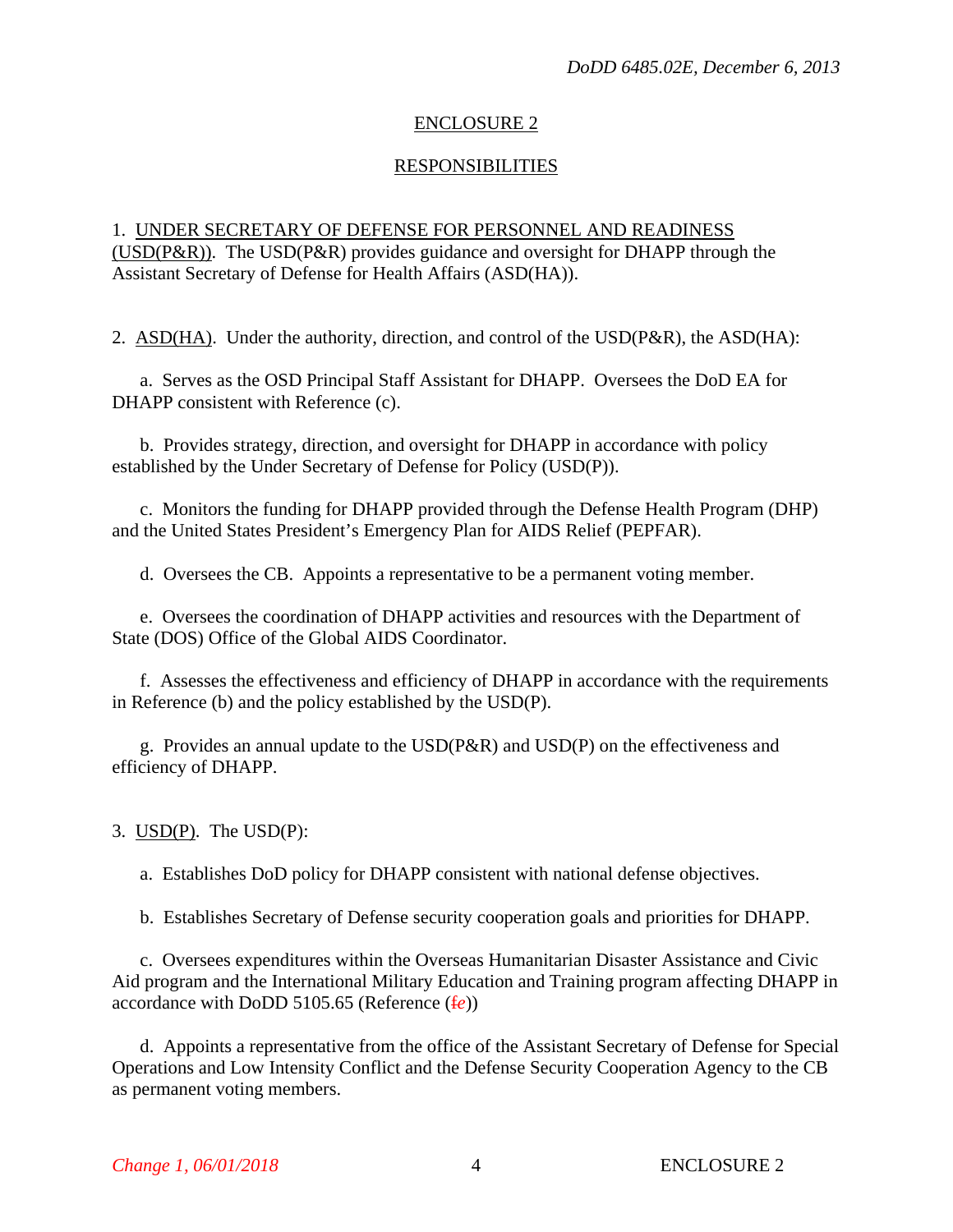4. SECRETARY OF THE ARMY. The Secretary of the Army appoints a representative from the U.S. Army Medical Research and Material Command to the CB as a permanent voting member.

5. SECRETARY OF THE NAVY. As the DoD EA of DHAPP, the Secretary of the Navy:

a. Monitors daily operations and maintains operational and functional oversight of DHAPP; and provides administrative support and technical assistance.

b. Appoints the Director of DHAPP to oversee daily operations.

c. Represents DoD on issues that relate to DHAPP activities.

d. Coordinates DHAPP activities with the DOS Office of the Global AIDS Coordinator and implements the DoD programs in the United States PEPFAR initiative in accordance with Reference (b).

e. Oversees the execution of PEPFAR funding provided to the DoD for DHAPP in accordance with the policy established by the USD(P).

f. Annually reports DHAPP activities to the CB, and to the USD(P) and DOS through the ASD(HA), in accordance with Reference (b) and the procedures in DoD *Manual* 8910.*0*1-M (Reference (h*f*)).

g. Reviews, approves, and prioritizes proposals to use DHP DHAPP funds and develops an implementation plan for approval by the CB.

(1) Requires that each proposal demonstrates:

 (a) It is an integral part of the Theater Campaign Plan in accordance with Joint Publication 5-0 (Reference (h*g*)).

 (b) Each country included in the plan has an approved and documented HIV/AIDS prevention strategy within the host military.

(c) It supports sustainable HIV/AIDS prevention capabilities with measurable results.

(2) Publishes annually any changes to the established criteria for proposals that include:

(a) Training of master trainers and peer educators.

 (b) Providing troop level HIV/AIDS prevention education and behavior change communication.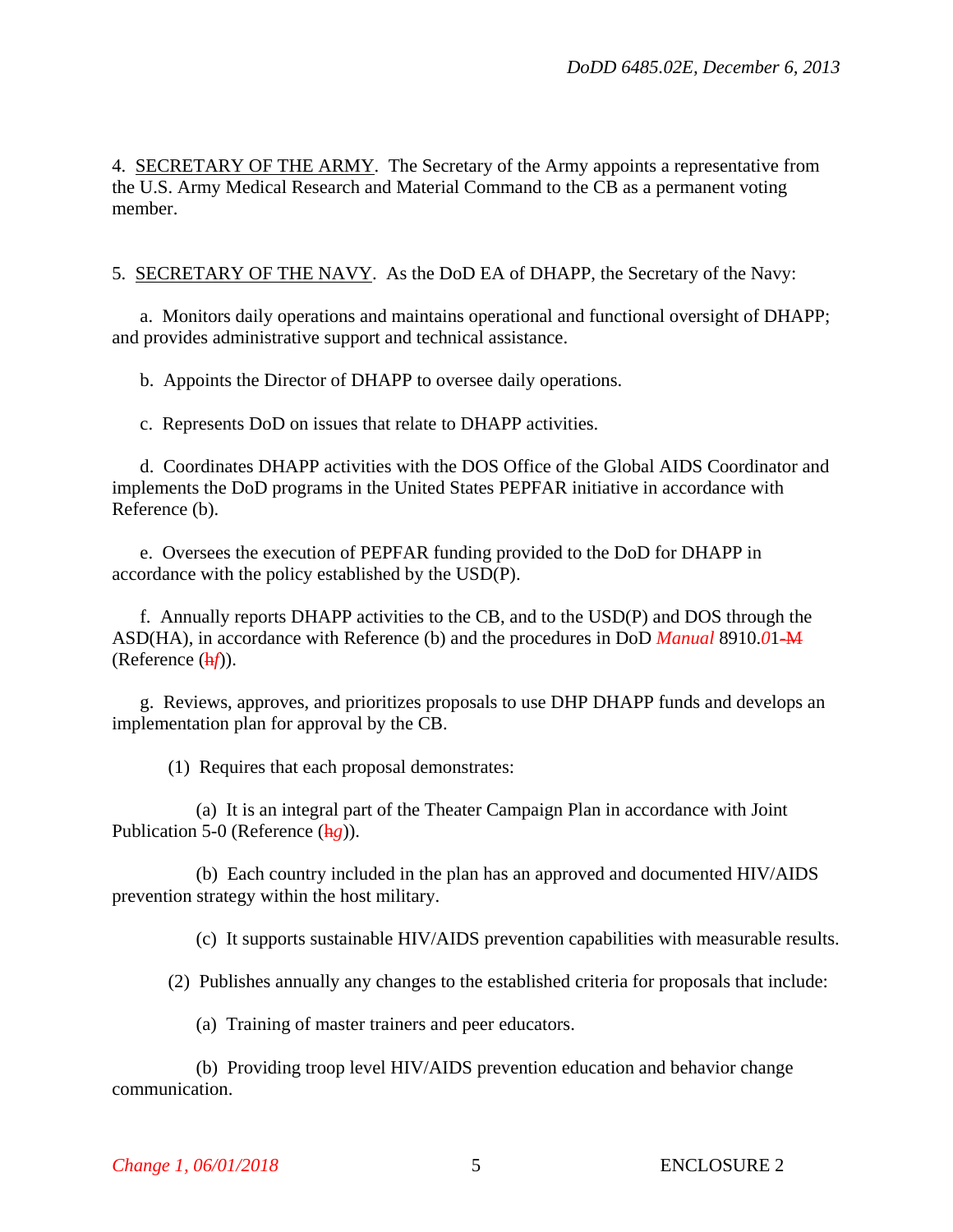(c) Prevention training for HIV testing and counseling staff.

 (d) Developing HIV epidemiology and strategic information capability in host militaries.

(e) Providing infrastructure and equipment for host-military HIV testing centers.

 (f) Increasing testing of all host-country recruits, active duty, and Reserve Component military personnel.

(g) Developing HIV laboratory diagnostic capability.

(h) Improving workplace HIV prevention and safety programs.

(i) Defining metrics and documenting program effectiveness.

 (j) Establishing regional HIV prevention, care and treatment training activities in accordance with Combatant Commanders' guidance.

 h. Submits an implementation plan for review by the CB that establishes priorities for the use of DHP funds in accordance with the policy established by the USD(P), and recommends the level of funding for each program.

6. CJCS. The CJCS appoints a representative to the CB as a permanent voting member.

7. COMBATANT COMMANDERS. Through the CJCS, the Combatant Commanders coordinate DHAPP activities within their Theater Campaign Plan with the DoD EA for DHAPP and relevant OSD Components.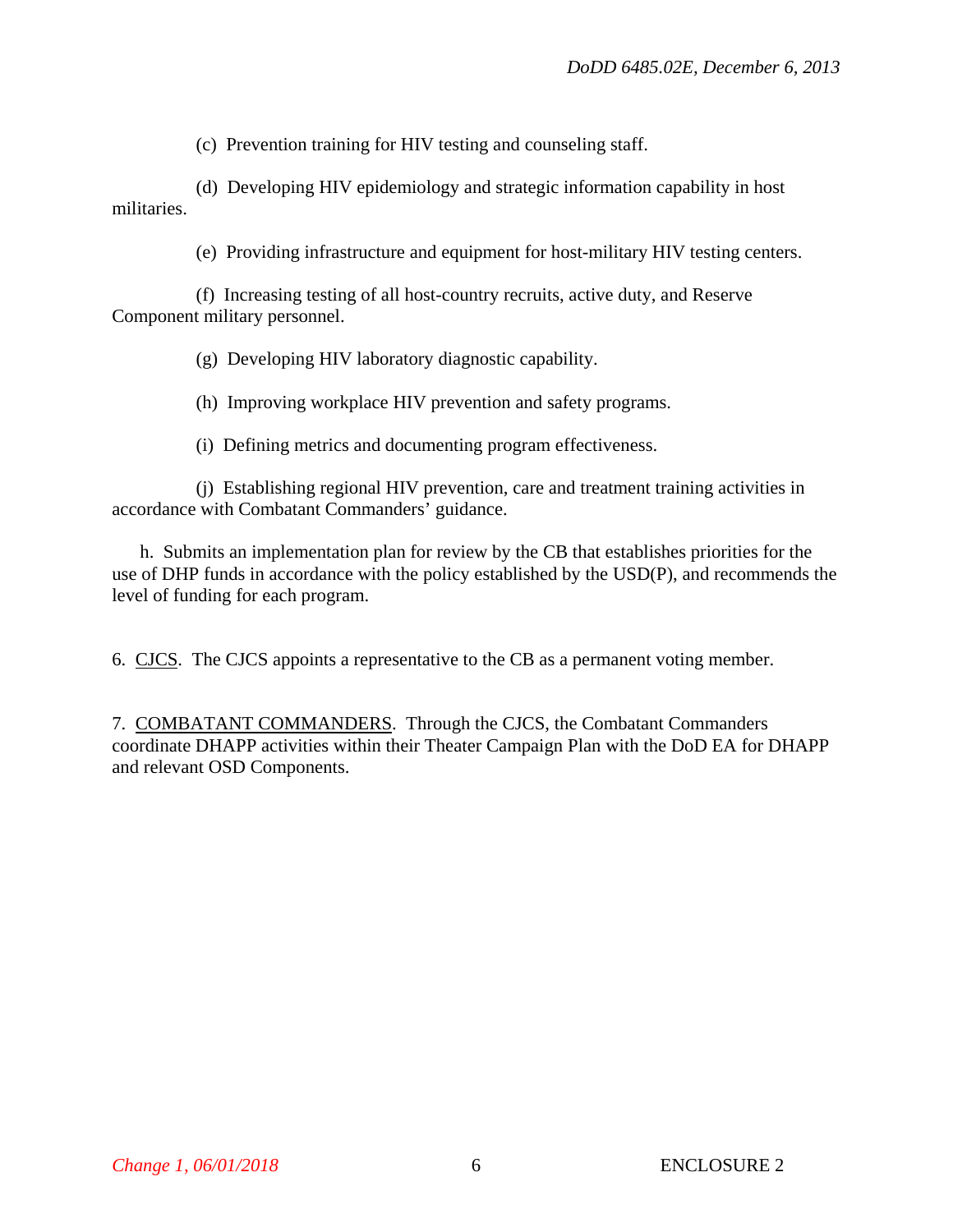#### ENCLOSURE 3

### STRUCTURE OF THE CB

The CB provides strategy, direction, and oversight for DHP-funded DHAPP activities. All programs and activities are to be executed with the best public health and medical science available to the DoD.

a. Permanent Voting Members. Permanent voting members include the CB chair and one representative each from the ASD(HA), Assistant Secretary of Defense for Special Operations and Low Intensity Conflict, the CJCS, the DoD EA for DHAPP, the Defense Security Cooperation Agency, and the U.S. Army Medical Research and Material Command.

 b. Short-Term Voting Members. Representatives from the Combatant Commands and the relevant DoD country or regional desks will be voting members for decisions affecting countries and regions within their areas of responsibility.

c. Non-Voting Members. Non-voting members will be invited as appropriate and may include representatives from the Military Department's Surgeon General, U.S. Agency for International Development, Centers for Disease Control and Prevention, the DOS Office of the Global AIDS Coordinator, and others as determined by the Chair.

#### d. Leadership

(1) The Deputy Assistant Secretary of Defense for Clinical and Program Policy chairs the CB.

(2) The Director of DHAPP serves as the Executive Secretary and coordinates the CB meetings.

e. Duties. The CB meets biannually, or more frequently at the discretion of the CB chairperson, to:

(1) Oversee the DHP appropriations for DHAPP.

(2) Establish priorities and determine the regional allocation of funding for the subsequent fiscal year no later than October 30. Reviews the implementation plan provided by the DoD EA, selects eligible countries, and determines level of funding using the following criteria:

(a) Annual DHP appropriation for DHAPP.

(b) Security cooperation goals and priorities established by the USD(P).

(c) Impact of HIV/AIDS on military populations.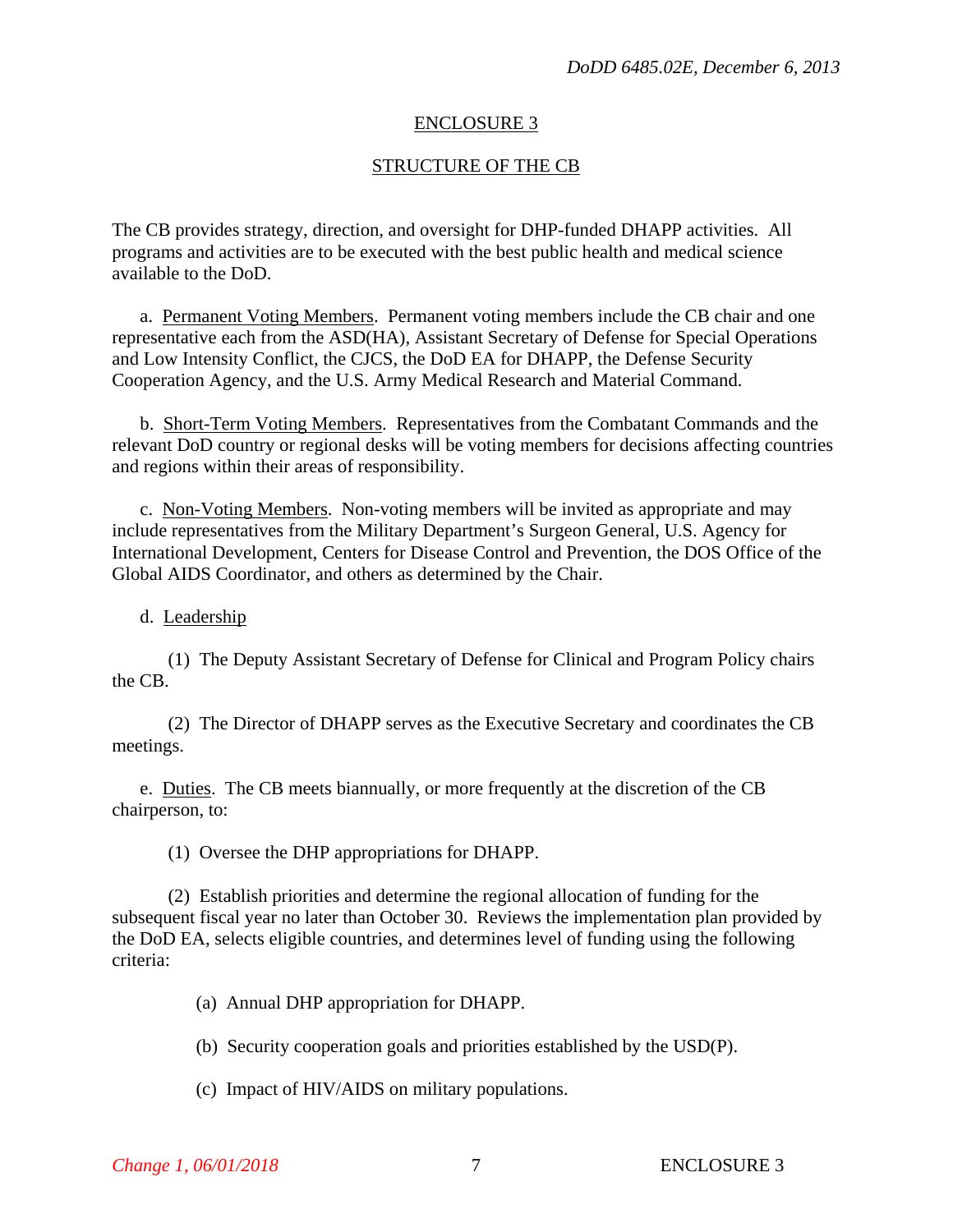(d) Input from OSD regional offices and Combatant Commanders.

(3) Develop the DHP DHAPP execution plan. Coordinates the execution plan with the DoD EA, Combatant Commanders, and OSD regional or country desks by December 30 each year.

(4) Review program expenditures in accordance with the approved DHP DHAPP execution plan. Direct reallocation of unobligated funding and redistribution of funding from programs that are not performing according to the execution plan.